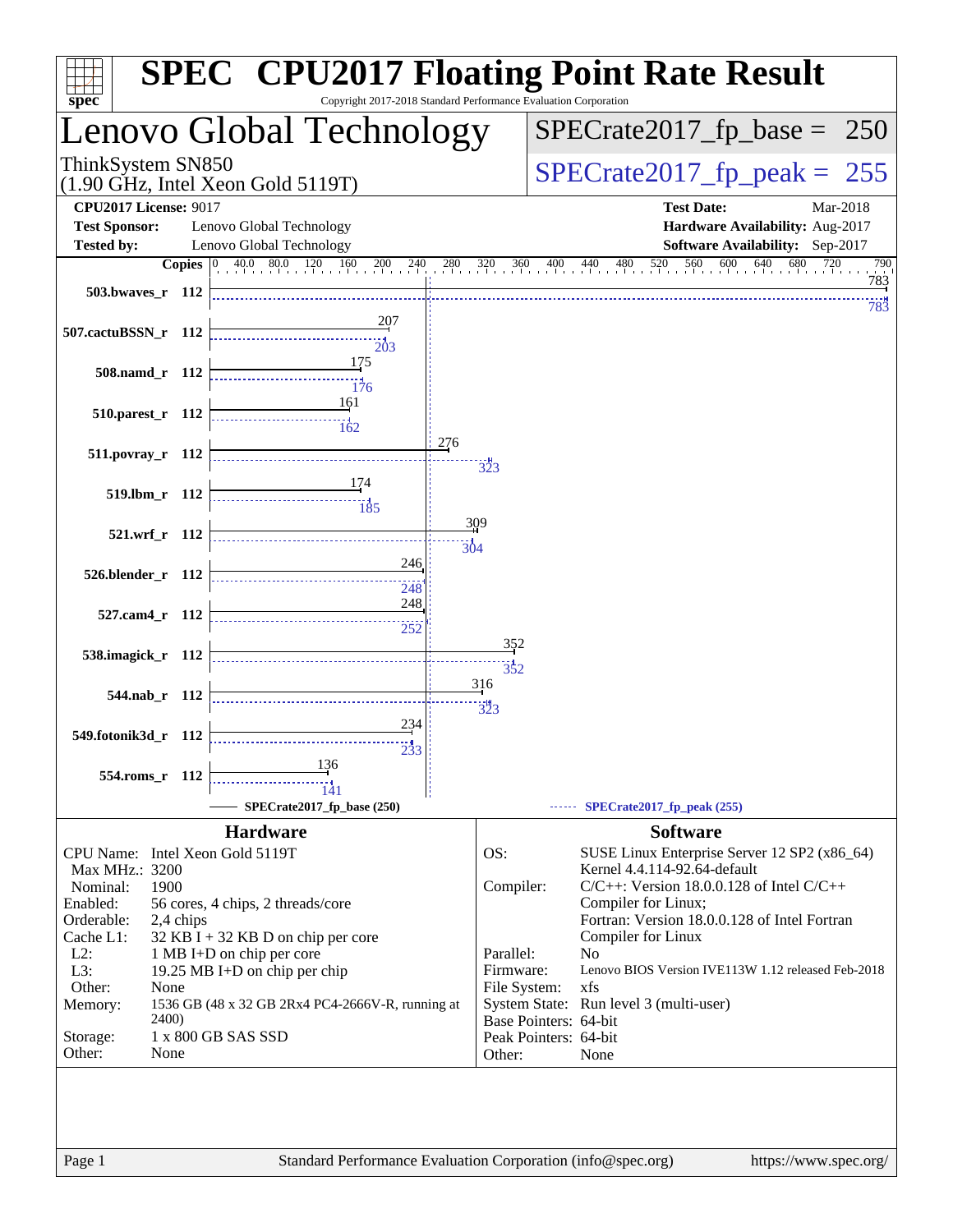

## Lenovo Global Technology

ThinkSystem SN850<br>(1.90 GHz, Intel Xeon Gold 5119T) [SPECrate2017\\_fp\\_peak =](http://www.spec.org/auto/cpu2017/Docs/result-fields.html#SPECrate2017fppeak) 255

[SPECrate2017\\_fp\\_base =](http://www.spec.org/auto/cpu2017/Docs/result-fields.html#SPECrate2017fpbase) 250

**[Test Sponsor:](http://www.spec.org/auto/cpu2017/Docs/result-fields.html#TestSponsor)** Lenovo Global Technology **[Hardware Availability:](http://www.spec.org/auto/cpu2017/Docs/result-fields.html#HardwareAvailability)** Aug-2017

(1.90 GHz, Intel Xeon Gold 5119T)

**[CPU2017 License:](http://www.spec.org/auto/cpu2017/Docs/result-fields.html#CPU2017License)** 9017 **[Test Date:](http://www.spec.org/auto/cpu2017/Docs/result-fields.html#TestDate)** Mar-2018 **[Tested by:](http://www.spec.org/auto/cpu2017/Docs/result-fields.html#Testedby)** Lenovo Global Technology **[Software Availability:](http://www.spec.org/auto/cpu2017/Docs/result-fields.html#SoftwareAvailability)** Sep-2017

### **[Results Table](http://www.spec.org/auto/cpu2017/Docs/result-fields.html#ResultsTable)**

|                           | <b>Base</b>   |                |       |                | <b>Peak</b> |                |       |               |                |              |                |              |                |              |
|---------------------------|---------------|----------------|-------|----------------|-------------|----------------|-------|---------------|----------------|--------------|----------------|--------------|----------------|--------------|
| <b>Benchmark</b>          | <b>Copies</b> | <b>Seconds</b> | Ratio | <b>Seconds</b> | Ratio       | <b>Seconds</b> | Ratio | <b>Copies</b> | <b>Seconds</b> | <b>Ratio</b> | <b>Seconds</b> | <b>Ratio</b> | <b>Seconds</b> | <b>Ratio</b> |
| 503.bwaves_r              | 112           | 1435           | 783   | 1437           | 782         | 1435           | 783   | 112           | 1439           | 780          | 1434           | 783          | 1435           | 783          |
| 507.cactuBSSN r           | 112           | 685            | 207   | 685            | 207         | 685            | 207   | 112           | 699            | 203          | 699            | 203          | 699            | 203          |
| $508$ .namd $r$           | 112           | 611            | 174   | 608            | 175         | 608            | 175   | 112           | 603            | 177          | 603            | 176          | 603            | 176          |
| 510.parest_r              | 112           | 1810           | 162   | 1815           | 161         | 1816           | 161   | 112           | 1810           | 162          | 1815           | 161          | 1811           | 162          |
| 511.povray_r              | 112           | 948            | 276   | 945            | 277         | 947            | 276   | 112           | 809            | 323          | 804            | 325          | 812            | 322          |
| 519.1bm r                 | 112           | 679            | 174   | 676            | 175         | 677            | 174   | 112           | 638            | 185          | 639            | 185          | 639            | 185          |
| $521$ .wrf r              | 112           | 823            | 305   | 811            | 309         | 813            | 309   | 112           | 827            | 303          | 825            | 304          | 825            | 304          |
| 526.blender r             | 112           | 692            | 246   | 692            | 246         | 690            | 247   | 112           | 688            | 248          | 689            | 248          | 687            | 248          |
| $527.cam4_r$              | 112           | 792            | 247   | 789            | 248         | 791            | 248   | 112           | 778            | 252          | 777            | 252          | 778            | 252          |
| 538.imagick_r             | 112           | 791            | 352   | 791            | 352         | 791            | 352   | 112           | 795            | 350          | 792            | 352          | 792            | 352          |
| 544.nab r                 | 112           | 597            | 316   | 597            | 316         | 599            | 315   | 112           | 584            | 323          | 589            | 320          | 581            | 325          |
| 549.fotonik3d_r           | 112           | 1866           | 234   | 1864           | 234         | 1865           | 234   | 112           | 1873           | 233          | 1870           | 233          | 1861           | 234          |
| $554$ .roms $r$           | 112           | 1307           | 136   | 1300           | 137         | 1304           | 136   | 112           | 1265           | 141          | 1255           | 142          | 1260           | 141          |
| $SPECrate2017_fp\_base =$ |               |                | 250   |                |             |                |       |               |                |              |                |              |                |              |

**[SPECrate2017\\_fp\\_peak =](http://www.spec.org/auto/cpu2017/Docs/result-fields.html#SPECrate2017fppeak) 255**

Results appear in the [order in which they were run](http://www.spec.org/auto/cpu2017/Docs/result-fields.html#RunOrder). Bold underlined text [indicates a median measurement](http://www.spec.org/auto/cpu2017/Docs/result-fields.html#Median).

#### **[Submit Notes](http://www.spec.org/auto/cpu2017/Docs/result-fields.html#SubmitNotes)**

 The numactl mechanism was used to bind copies to processors. The config file option 'submit' was used to generate numactl commands to bind each copy to a specific processor. For details, please see the config file.

### **[Operating System Notes](http://www.spec.org/auto/cpu2017/Docs/result-fields.html#OperatingSystemNotes)**

Stack size set to unlimited using "ulimit -s unlimited"

#### **[General Notes](http://www.spec.org/auto/cpu2017/Docs/result-fields.html#GeneralNotes)**

Environment variables set by runcpu before the start of the run: LD\_LIBRARY\_PATH = "/home/cpu2017.1.0.2.ic18.0/lib/ia32:/home/cpu2017.1.0.2.ic18.0/lib/intel64" LD\_LIBRARY\_PATH = "\$LD\_LIBRARY\_PATH:/home/cpu2017.1.0.2.ic18.0/je5.0.1-32:/home/cpu2017.1.0.2.ic18.0/je5.0.1-64" Binaries compiled on a system with 1x Intel Core i7-4790 CPU + 32GB RAM memory using Redhat Enterprise Linux 7.4 Transparent Huge Pages enabled by default Prior to runcpu invocation Filesystem page cache synced and cleared with: sync; echo 3> /proc/sys/vm/drop\_caches runcpu command invoked through numactl i.e.: numactl --interleave=all runcpu <etc> Yes: The test sponsor attests, as of date of publication, that CVE-2017-5754 (Meltdown)

**(Continued on next page)**

| Page 2 | Standard Performance Evaluation Corporation (info@spec.org) | https://www.spec.org/ |
|--------|-------------------------------------------------------------|-----------------------|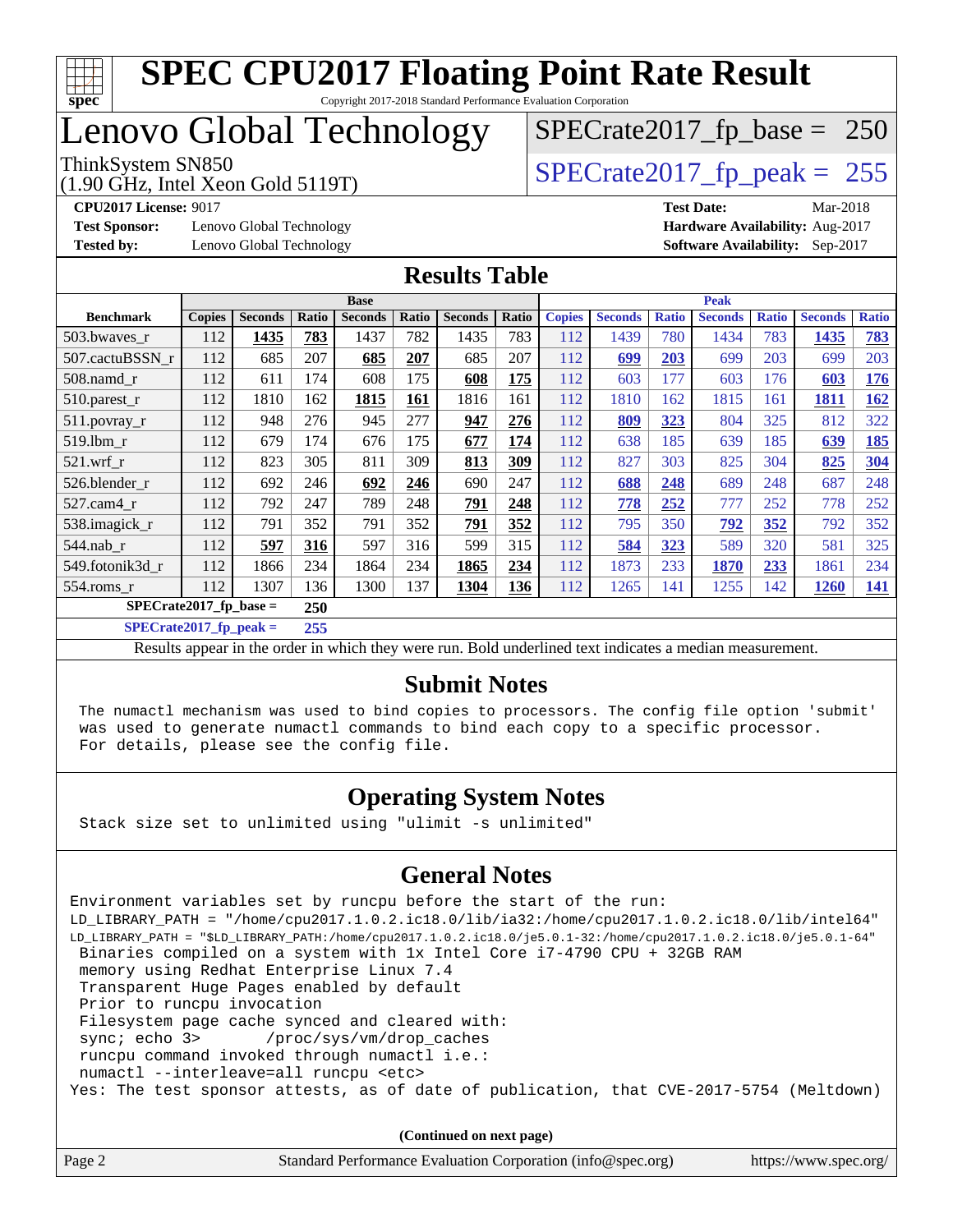

Copyright 2017-2018 Standard Performance Evaluation Corporation

## Lenovo Global Technology

ThinkSystem SN850<br>(1.90 GHz, Intel Year Gold 5119T)  $\begin{array}{c|c} |SPECTate2017_fp\_peak = 255 \end{array}$ 

[SPECrate2017\\_fp\\_base =](http://www.spec.org/auto/cpu2017/Docs/result-fields.html#SPECrate2017fpbase) 250

(1.90 GHz, Intel Xeon Gold 5119T)

**[Test Sponsor:](http://www.spec.org/auto/cpu2017/Docs/result-fields.html#TestSponsor)** Lenovo Global Technology **[Hardware Availability:](http://www.spec.org/auto/cpu2017/Docs/result-fields.html#HardwareAvailability)** Aug-2017 **[Tested by:](http://www.spec.org/auto/cpu2017/Docs/result-fields.html#Testedby)** Lenovo Global Technology **[Software Availability:](http://www.spec.org/auto/cpu2017/Docs/result-fields.html#SoftwareAvailability)** Sep-2017

**[CPU2017 License:](http://www.spec.org/auto/cpu2017/Docs/result-fields.html#CPU2017License)** 9017 **[Test Date:](http://www.spec.org/auto/cpu2017/Docs/result-fields.html#TestDate)** Mar-2018

### **[General Notes \(Continued\)](http://www.spec.org/auto/cpu2017/Docs/result-fields.html#GeneralNotes)**

is mitigated in the system as tested and documented. Yes: The test sponsor attests, as of date of publication, that CVE-2017-5753 (Spectre variant 1) is mitigated in the system as tested and documented. Yes: The test sponsor attests, as of date of publication, that CVE-2017-5715 (Spectre variant 2) is mitigated in the system as tested and documented.

### **[Platform Notes](http://www.spec.org/auto/cpu2017/Docs/result-fields.html#PlatformNotes)**

Page 3 Standard Performance Evaluation Corporation [\(info@spec.org\)](mailto:info@spec.org) <https://www.spec.org/> BIOS configuration: Choose Operating Mode set to Maximum Performance SNC set to Enable MONITOR/MWAIT set to Enable Execute Disable Bit set to Disable Intel Virtualization Technology set to Disable DCA set to Enable Sysinfo program /home/cpu2017.1.0.2.ic18.0/bin/sysinfo Rev: r5797 of 2017-06-14 96c45e4568ad54c135fd618bcc091c0f running on SN850-01 Wed Mar 28 07:24:23 2018 SUT (System Under Test) info as seen by some common utilities. For more information on this section, see <https://www.spec.org/cpu2017/Docs/config.html#sysinfo> From /proc/cpuinfo model name : Intel(R) Xeon(R) Gold 5119T CPU @ 1.90GHz 4 "physical id"s (chips) 112 "processors" cores, siblings (Caution: counting these is hw and system dependent. The following excerpts from /proc/cpuinfo might not be reliable. Use with caution.) cpu cores : 14 siblings : 28 physical 0: cores 0 1 2 3 4 5 6 8 9 10 11 12 13 14 physical 1: cores 0 1 2 3 4 5 6 8 9 10 11 12 13 14 physical 2: cores 0 1 2 3 4 5 6 8 9 10 11 12 13 14 physical 3: cores 0 1 2 3 4 5 6 8 9 10 11 12 13 14 From lscpu: Architecture: x86\_64 CPU op-mode(s): 32-bit, 64-bit Byte Order: Little Endian CPU(s): 112 On-line CPU(s) list: 0-111 Thread(s) per core: 2 Core(s) per socket: 14 Socket(s): 4 NUMA node(s): 8 **(Continued on next page)**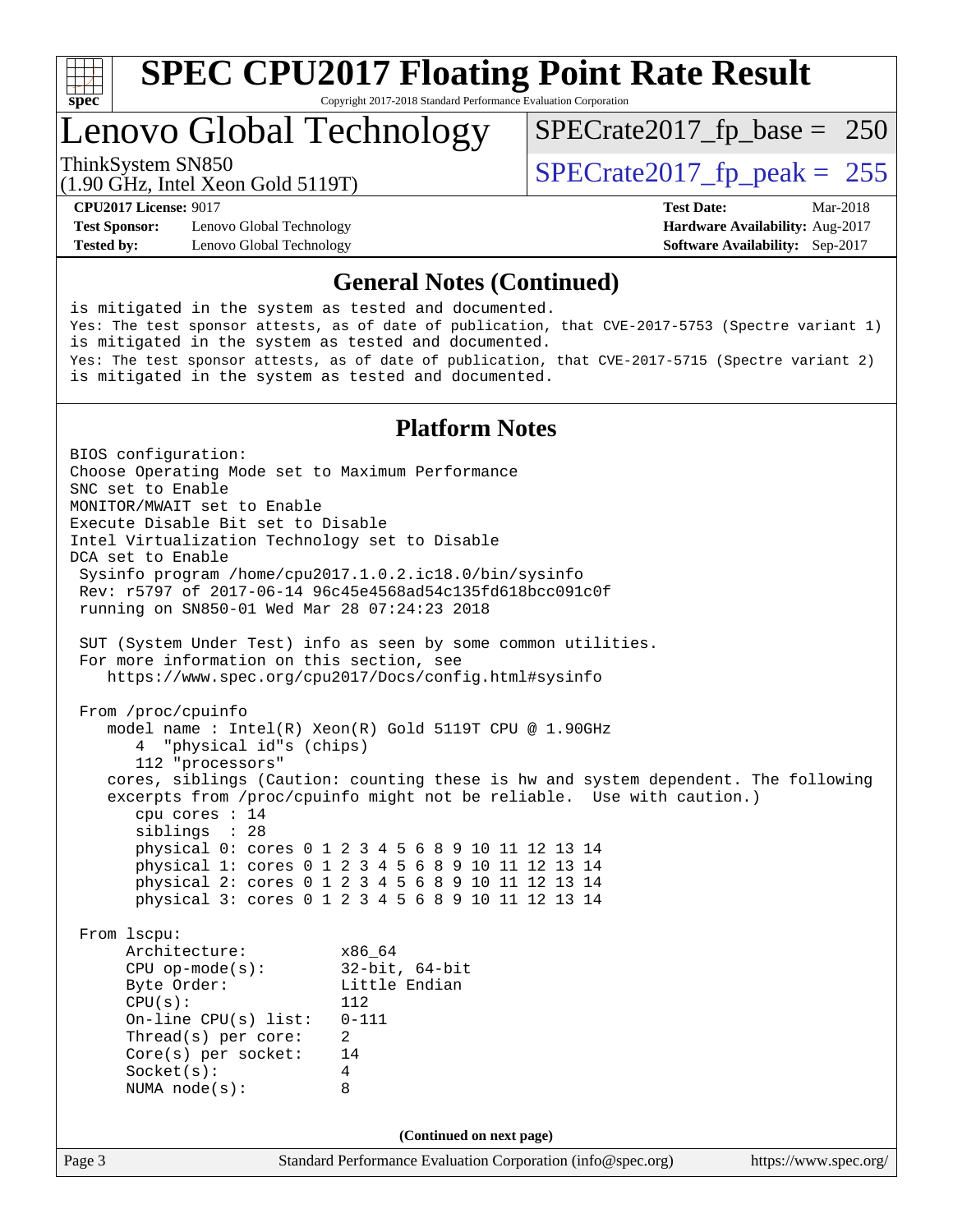

Copyright 2017-2018 Standard Performance Evaluation Corporation

# Lenovo Global Technology

ThinkSystem SN850<br>(1.90 GHz, Intel Xeon Gold 5119T) [SPECrate2017\\_fp\\_peak =](http://www.spec.org/auto/cpu2017/Docs/result-fields.html#SPECrate2017fppeak) 255 [SPECrate2017\\_fp\\_base =](http://www.spec.org/auto/cpu2017/Docs/result-fields.html#SPECrate2017fpbase) 250

(1.90 GHz, Intel Xeon Gold 5119T)

**[Test Sponsor:](http://www.spec.org/auto/cpu2017/Docs/result-fields.html#TestSponsor)** Lenovo Global Technology **[Hardware Availability:](http://www.spec.org/auto/cpu2017/Docs/result-fields.html#HardwareAvailability)** Aug-2017 **[Tested by:](http://www.spec.org/auto/cpu2017/Docs/result-fields.html#Testedby)** Lenovo Global Technology **[Software Availability:](http://www.spec.org/auto/cpu2017/Docs/result-fields.html#SoftwareAvailability)** Sep-2017

**[CPU2017 License:](http://www.spec.org/auto/cpu2017/Docs/result-fields.html#CPU2017License)** 9017 **[Test Date:](http://www.spec.org/auto/cpu2017/Docs/result-fields.html#TestDate)** Mar-2018

#### **[Platform Notes \(Continued\)](http://www.spec.org/auto/cpu2017/Docs/result-fields.html#PlatformNotes)**

| Vendor ID:                                      | GenuineIntel                                                                         |
|-------------------------------------------------|--------------------------------------------------------------------------------------|
| CPU family:                                     | 6                                                                                    |
| Model:                                          | 85                                                                                   |
| Model name:                                     | $Intel(R) Xeon(R) Gold 5119T CPU @ 1.90GHz$                                          |
| Stepping:                                       | 4                                                                                    |
| CPU MHz:                                        | 1895.545                                                                             |
| BogoMIPS:                                       | 3791.09                                                                              |
| Virtualization:                                 | $VT - x$                                                                             |
| L1d cache:                                      | 32K                                                                                  |
| Lli cache:                                      | 32K                                                                                  |
| $L2$ cache:                                     | 1024K                                                                                |
| L3 cache:                                       | 19712K                                                                               |
| NUMA $node0$ $CPU(s)$ :                         | $0-3, 7-9, 56-59, 63-65$                                                             |
| NUMA nodel $CPU(s):$                            | $4-6$ , $10-13$ , $60-62$ , $66-69$                                                  |
| NUMA $node2$ $CPU(s)$ :                         | $14 - 17, 21 - 23, 70 - 73, 77 - 79$                                                 |
| NUMA node3 CPU(s):                              | $18 - 20, 24 - 27, 74 - 76, 80 - 83$                                                 |
| NUMA node4 CPU(s):                              | $28 - 31, 35 - 37, 84 - 87, 91 - 93$                                                 |
| NUMA node5 CPU(s):                              | $32 - 34, 38 - 41, 88 - 90, 94 - 97$                                                 |
| NUMA node6 CPU(s):                              | $42 - 45, 49 - 51, 98 - 101, 105 - 107$                                              |
| NUMA node7 CPU(s):                              | $46 - 48, 52 - 55, 102 - 104, 108 - 111$                                             |
| Flagg:                                          | fpu vme de pse tsc msr pae mce cx8 apic sep mtrr pge mca cmov                        |
|                                                 | pat pse36 clflush dts acpi mmx fxsr sse sse2 ss ht tm pbe syscall nx pdpelgb rdtscp  |
|                                                 | lm constant_tsc art arch_perfmon pebs bts rep_good nopl xtopology nonstop_tsc        |
|                                                 | aperfmperf eagerfpu pni pclmulqdq dtes64 monitor ds_cpl vmx smx est tm2 ssse3 sdbg   |
|                                                 | fma cx16 xtpr pdcm pcid dca sse4_1 sse4_2 x2apic movbe popcnt tsc_deadline_timer aes |
|                                                 | xsave avx f16c rdrand lahf_lm abm 3dnowprefetch ida arat epb invpcid_single pln pts  |
|                                                 | dtherm intel_pt rsb_ctxsw spec_ctrl retpoline kaiser tpr_shadow vnmi flexpriority    |
|                                                 | ept vpid fsgsbase tsc_adjust bmil hle avx2 smep bmi2 erms invpcid rtm cqm mpx        |
|                                                 | avx512f avx512dq rdseed adx smap clflushopt clwb avx512cd avx512bw avx512vl xsaveopt |
| xsavec xgetbv1 cqm_llc cqm_occup_llc            |                                                                                      |
|                                                 |                                                                                      |
| /proc/cpuinfo cache data                        |                                                                                      |
| cache size : 19712 KB                           |                                                                                      |
|                                                 |                                                                                      |
|                                                 | From numactl --hardware WARNING: a numactl 'node' might or might not correspond to a |
| physical chip.                                  |                                                                                      |
| available: 8 nodes (0-7)                        |                                                                                      |
| node 0 cpus: 0 1 2 3 7 8 9 56 57 58 59 63 64 65 |                                                                                      |
| node 0 size: 193131 MB                          |                                                                                      |
| node 0 free: 192697 MB                          |                                                                                      |
|                                                 | node 1 cpus: 4 5 6 10 11 12 13 60 61 62 66 67 68 69                                  |
| node 1 size: 193528 MB                          |                                                                                      |
| node 1 free: 193225 MB                          |                                                                                      |
| node 2 size: 193528 MB                          | node 2 cpus: 14 15 16 17 21 22 23 70 71 72 73 77 78 79                               |
|                                                 |                                                                                      |
| node 2 free: 193237 MB                          |                                                                                      |
|                                                 | node 3 cpus: 18 19 20 24 25 26 27 74 75 76 80 81 82 83                               |
|                                                 |                                                                                      |
|                                                 | (Continued on next page)                                                             |

Page 4 Standard Performance Evaluation Corporation [\(info@spec.org\)](mailto:info@spec.org) <https://www.spec.org/>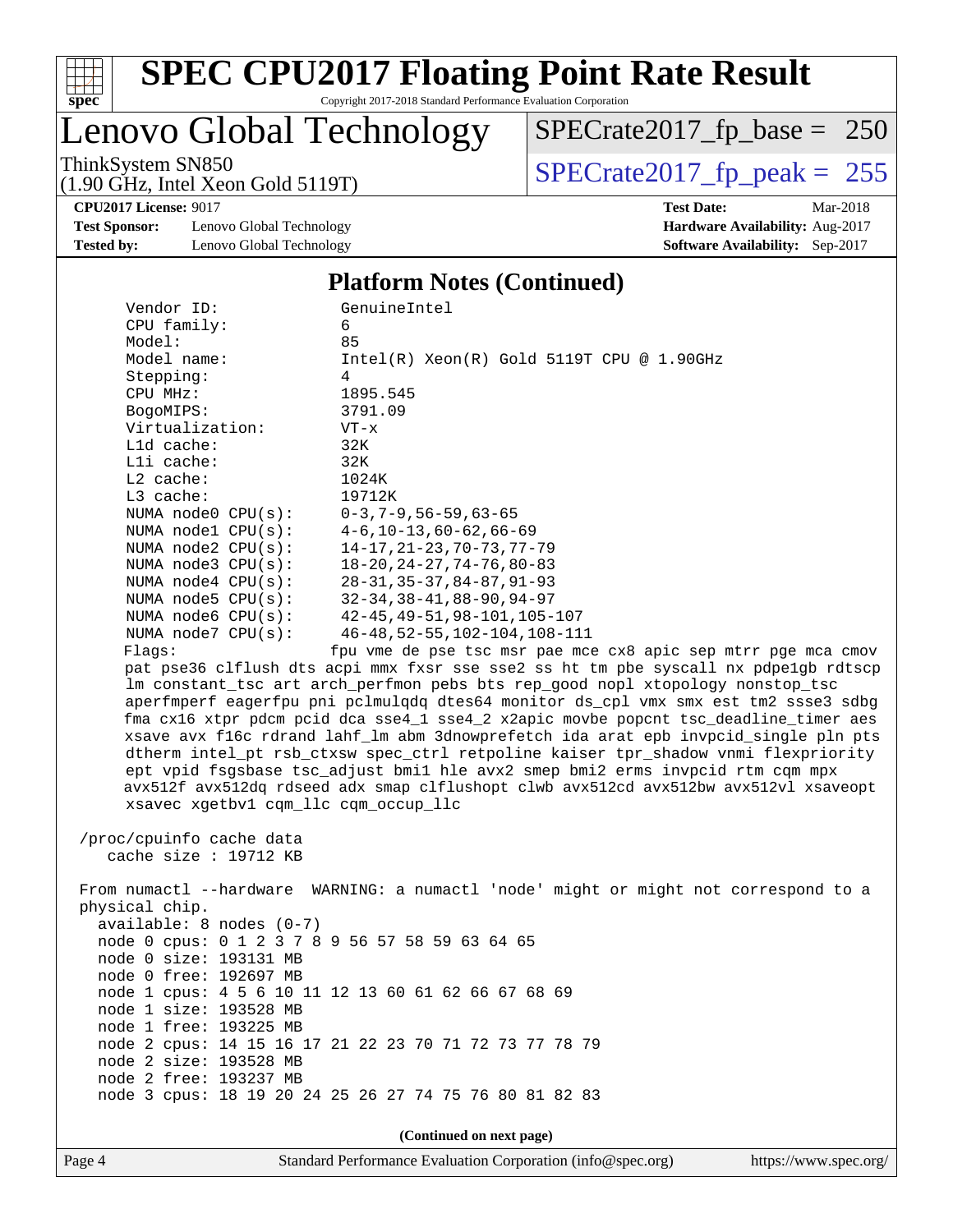

Copyright 2017-2018 Standard Performance Evaluation Corporation

## Lenovo Global Technology

ThinkSystem SN850<br>(1.90 GHz, Intel Xeon Gold 5119T)  $\begin{array}{r} | \text{SPECrate2017\_fp\_peak} = 255 \end{array}$ [SPECrate2017\\_fp\\_base =](http://www.spec.org/auto/cpu2017/Docs/result-fields.html#SPECrate2017fpbase) 250

(1.90 GHz, Intel Xeon Gold 5119T)

**[CPU2017 License:](http://www.spec.org/auto/cpu2017/Docs/result-fields.html#CPU2017License)** 9017 **[Test Date:](http://www.spec.org/auto/cpu2017/Docs/result-fields.html#TestDate)** Mar-2018

**[Test Sponsor:](http://www.spec.org/auto/cpu2017/Docs/result-fields.html#TestSponsor)** Lenovo Global Technology **[Hardware Availability:](http://www.spec.org/auto/cpu2017/Docs/result-fields.html#HardwareAvailability)** Aug-2017 **[Tested by:](http://www.spec.org/auto/cpu2017/Docs/result-fields.html#Testedby)** Lenovo Global Technology **[Software Availability:](http://www.spec.org/auto/cpu2017/Docs/result-fields.html#SoftwareAvailability)** Sep-2017

### **[Platform Notes \(Continued\)](http://www.spec.org/auto/cpu2017/Docs/result-fields.html#PlatformNotes)**

Page 5 Standard Performance Evaluation Corporation [\(info@spec.org\)](mailto:info@spec.org) <https://www.spec.org/> node 3 size: 193528 MB node 3 free: 193112 MB node 4 cpus: 28 29 30 31 35 36 37 84 85 86 87 91 92 93 node 4 size: 193528 MB node 4 free: 193253 MB node 5 cpus: 32 33 34 38 39 40 41 88 89 90 94 95 96 97 node 5 size: 193528 MB node 5 free: 193267 MB node 6 cpus: 42 43 44 45 49 50 51 98 99 100 101 105 106 107 node 6 size: 193528 MB node 6 free: 193225 MB node 7 cpus: 46 47 48 52 53 54 55 102 103 104 108 109 110 111 node 7 size: 193525 MB node 7 free: 193236 MB node distances: node 0 1 2 3 4 5 6 7<br>0: 10 11 21 21 21 21 31 31 0: 10 11 21 21 21 21 31 31 1: 11 10 21 21 21 21 31 31 2: 21 21 10 11 31 31 21 21 3: 21 21 11 10 31 31 21 21 4: 21 21 31 31 10 11 21 21 5: 21 21 31 31 11 10 21 21 6: 31 31 21 21 21 21 10 11 7: 31 31 21 21 21 21 11 10 From /proc/meminfo MemTotal: 1584975624 kB HugePages\_Total: 0 Hugepagesize: 2048 kB From /etc/\*release\* /etc/\*version\* SuSE-release: SUSE Linux Enterprise Server 12 (x86\_64) VERSION = 12 PATCHLEVEL = 2 # This file is deprecated and will be removed in a future service pack or release. # Please check /etc/os-release for details about this release. os-release: NAME="SLES" VERSION="12-SP2" VERSION\_ID="12.2" PRETTY\_NAME="SUSE Linux Enterprise Server 12 SP2" ID="sles" ANSI\_COLOR="0;32" CPE\_NAME="cpe:/o:suse:sles:12:sp2" uname -a: **(Continued on next page)**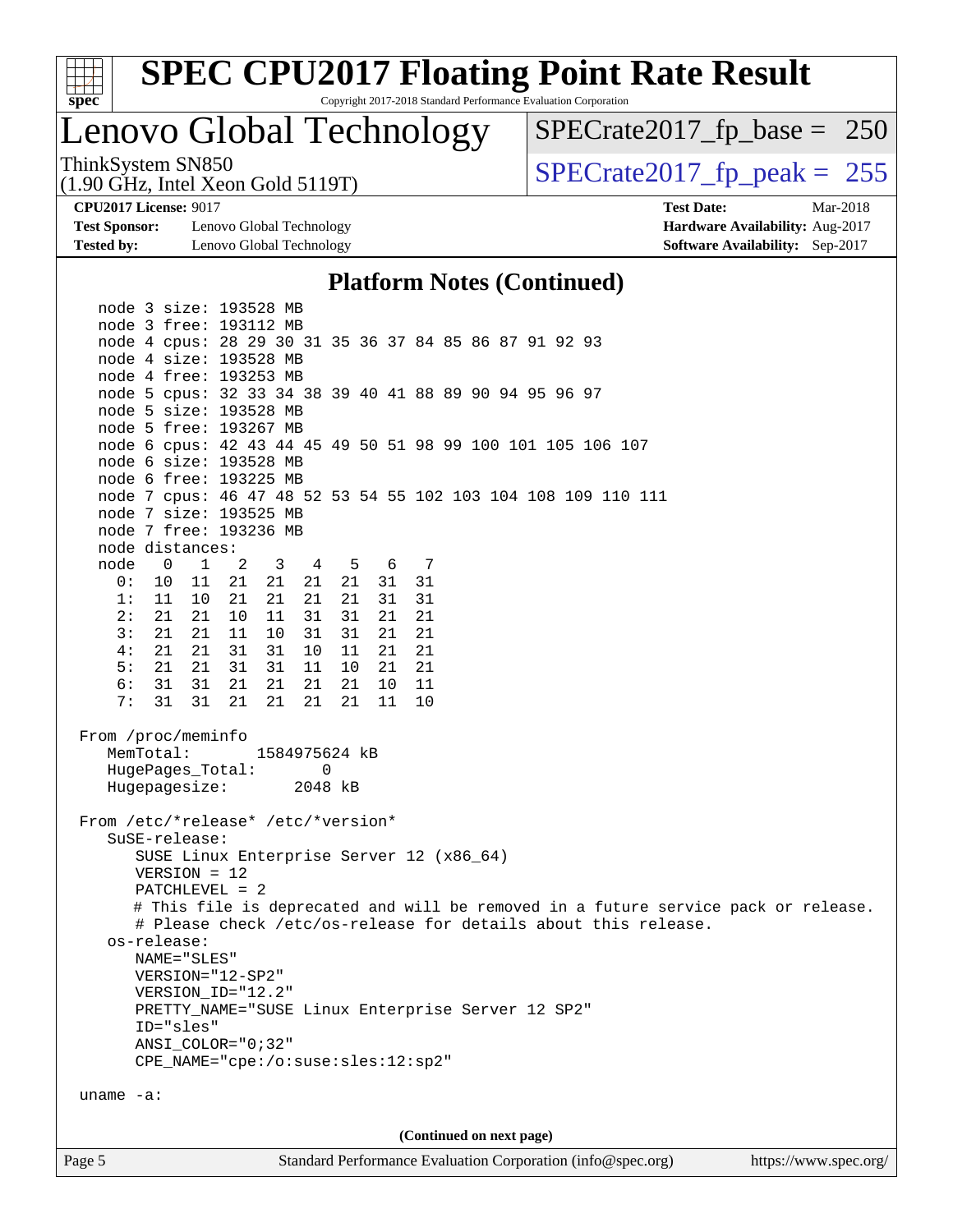

Copyright 2017-2018 Standard Performance Evaluation Corporation

### Lenovo Global Technology

ThinkSystem SN850<br>(1.90 GHz, Intel Xeon Gold 5119T)  $\begin{array}{r} | \text{SPECrate2017\_fp\_peak} = 255 \end{array}$ 

[SPECrate2017\\_fp\\_base =](http://www.spec.org/auto/cpu2017/Docs/result-fields.html#SPECrate2017fpbase) 250

### (1.90 GHz, Intel Xeon Gold 5119T)

**[Test Sponsor:](http://www.spec.org/auto/cpu2017/Docs/result-fields.html#TestSponsor)** Lenovo Global Technology **[Hardware Availability:](http://www.spec.org/auto/cpu2017/Docs/result-fields.html#HardwareAvailability)** Aug-2017

**[CPU2017 License:](http://www.spec.org/auto/cpu2017/Docs/result-fields.html#CPU2017License)** 9017 **[Test Date:](http://www.spec.org/auto/cpu2017/Docs/result-fields.html#TestDate)** Mar-2018 **[Tested by:](http://www.spec.org/auto/cpu2017/Docs/result-fields.html#Testedby)** Lenovo Global Technology **[Software Availability:](http://www.spec.org/auto/cpu2017/Docs/result-fields.html#SoftwareAvailability)** Sep-2017

### **[Platform Notes \(Continued\)](http://www.spec.org/auto/cpu2017/Docs/result-fields.html#PlatformNotes)**

 Linux SN850-01 4.4.114-92.64-default #1 SMP Thu Feb 1 19:18:19 UTC 2018 (c6ce5db) x86\_64 x86\_64 x86\_64 GNU/Linux

run-level 3 Mar 27 19:17

 SPEC is set to: /home/cpu2017.1.0.2.ic18.0 Filesystem Type Size Used Avail Use% Mounted on /dev/sda4 xfs 836G 226G 611G 27% /home

 Additional information from dmidecode follows. WARNING: Use caution when you interpret this section. The 'dmidecode' program reads system data which is "intended to allow hardware to be accurately determined", but the intent may not be met, as there are frequent changes to hardware, firmware, and the "DMTF SMBIOS" standard. BIOS Lenovo -[IVE113W-1.12]- 02/06/2018

Memory:

48x Samsung M393A4K40BB2-CTD 32 GB 2 rank 2666, configured at 2400

(End of data from sysinfo program)

#### **[Compiler Version Notes](http://www.spec.org/auto/cpu2017/Docs/result-fields.html#CompilerVersionNotes)**

| Page 6 | (Continued on next page)<br>Standard Performance Evaluation Corporation (info@spec.org)<br>https://www.spec.org/ |
|--------|------------------------------------------------------------------------------------------------------------------|
|        | icpc (ICC) 18.0.0 20170811                                                                                       |
|        | CXXC 508. namd $r(\text{peak})$ 510. parest $r(\text{peak})$                                                     |
|        |                                                                                                                  |
|        | icpc (ICC) 18.0.0 20170811<br>Copyright (C) 1985-2017 Intel Corporation. All rights reserved.                    |
|        | CXXC 508.namd_r(base) 510.parest_r(base)                                                                         |
|        | icc (ICC) 18.0.0 20170811<br>Copyright (C) 1985-2017 Intel Corporation. All rights reserved.                     |
| CC.    | 519.1bm $r(\text{peak})$ 544.nab $r(\text{peak})$                                                                |
|        | icc (ICC) 18.0.0 20170811<br>Copyright (C) 1985-2017 Intel Corporation. All rights reserved.                     |
| CC.    | 519.1bm_r(base) 538.imagick_r(base, peak) 544.nab_r(base)                                                        |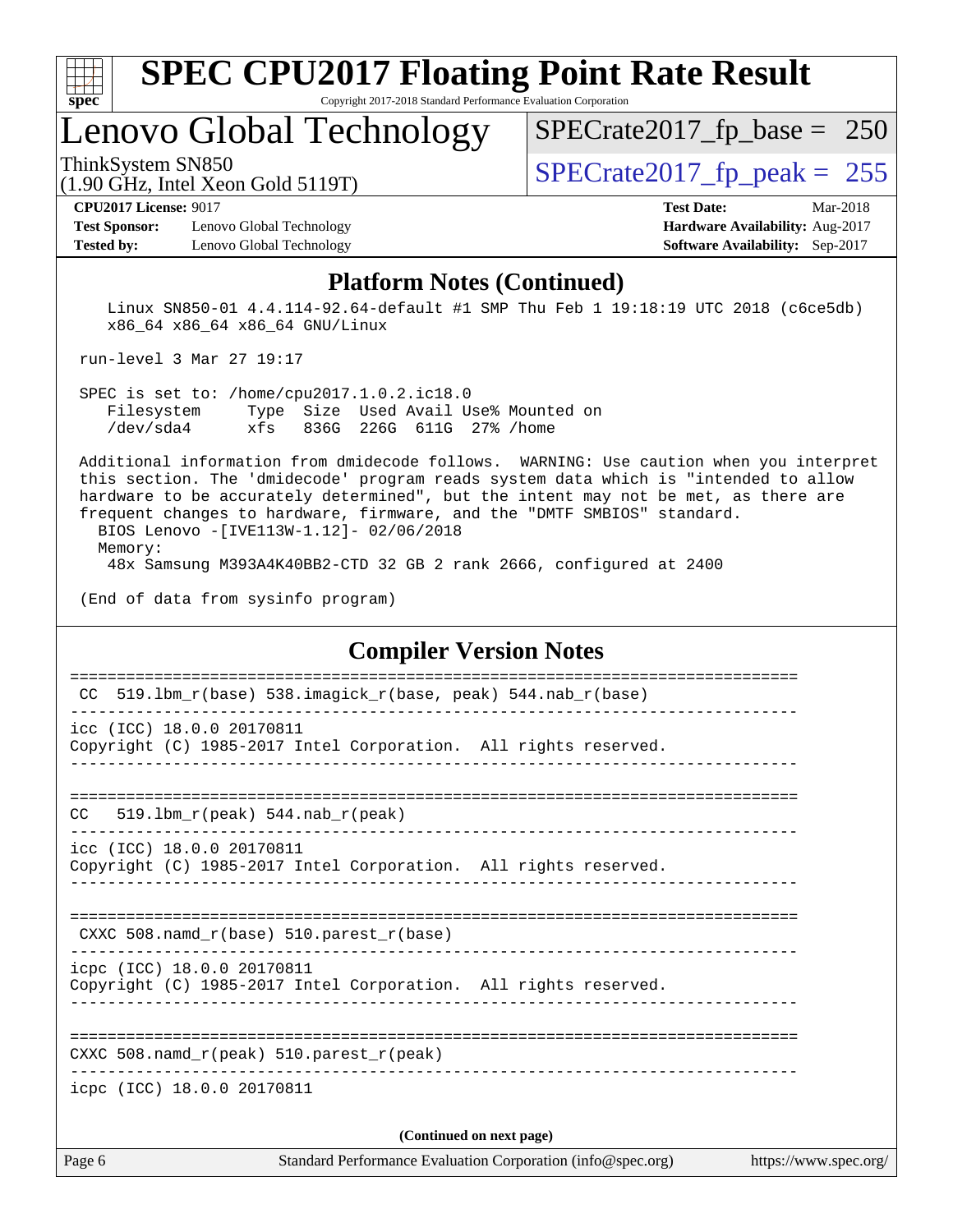| c<br>E<br>S<br>L<br>Ġ. |  |  |  |  |  |  |
|------------------------|--|--|--|--|--|--|

Copyright 2017-2018 Standard Performance Evaluation Corporation

## Lenovo Global Technology

ThinkSystem SN850<br>(1.90 GHz, Intel Xeon Gold 5119T) [SPECrate2017\\_fp\\_peak =](http://www.spec.org/auto/cpu2017/Docs/result-fields.html#SPECrate2017fppeak) 255

[SPECrate2017\\_fp\\_base =](http://www.spec.org/auto/cpu2017/Docs/result-fields.html#SPECrate2017fpbase) 250

(1.90 GHz, Intel Xeon Gold 5119T)

**[CPU2017 License:](http://www.spec.org/auto/cpu2017/Docs/result-fields.html#CPU2017License)** 9017 **[Test Date:](http://www.spec.org/auto/cpu2017/Docs/result-fields.html#TestDate)** Mar-2018 **[Test Sponsor:](http://www.spec.org/auto/cpu2017/Docs/result-fields.html#TestSponsor)** Lenovo Global Technology **[Hardware Availability:](http://www.spec.org/auto/cpu2017/Docs/result-fields.html#HardwareAvailability)** Aug-2017 **[Tested by:](http://www.spec.org/auto/cpu2017/Docs/result-fields.html#Testedby)** Lenovo Global Technology **[Software Availability:](http://www.spec.org/auto/cpu2017/Docs/result-fields.html#SoftwareAvailability)** Sep-2017

### **[Compiler Version Notes \(Continued\)](http://www.spec.org/auto/cpu2017/Docs/result-fields.html#CompilerVersionNotes)**

| Page 7<br>Standard Performance Evaluation Corporation (info@spec.org)<br>https://www.spec.org/                             |                      |  |  |  |  |
|----------------------------------------------------------------------------------------------------------------------------|----------------------|--|--|--|--|
| (Continued on next page)                                                                                                   |                      |  |  |  |  |
| ifort (IFORT) 18.0.0 20170811                                                                                              |                      |  |  |  |  |
| 503.bwaves_r(base, peak) 549.fotonik3d_r(base, peak) 554.roms_r(base)<br>FC                                                |                      |  |  |  |  |
|                                                                                                                            |                      |  |  |  |  |
| ifort (IFORT) 18.0.0 20170811<br>Copyright (C) 1985-2017 Intel Corporation. All rights reserved.                           |                      |  |  |  |  |
| icc (ICC) 18.0.0 20170811<br>Copyright (C) 1985-2017 Intel Corporation. All rights reserved.                               |                      |  |  |  |  |
| icpc (ICC) 18.0.0 20170811<br>Copyright (C) 1985-2017 Intel Corporation. All rights reserved.                              |                      |  |  |  |  |
| FC 507.cactuBSSN_r(peak)                                                                                                   |                      |  |  |  |  |
|                                                                                                                            |                      |  |  |  |  |
| Copyright (C) 1985-2017 Intel Corporation. All rights reserved.                                                            |                      |  |  |  |  |
| Copyright (C) 1985-2017 Intel Corporation.<br>ifort (IFORT) 18.0.0 20170811                                                | All rights reserved. |  |  |  |  |
| Copyright (C) 1985-2017 Intel Corporation. All rights reserved.<br>icc (ICC) 18.0.0 20170811                               |                      |  |  |  |  |
| icpc (ICC) 18.0.0 20170811                                                                                                 |                      |  |  |  |  |
| FC 507.cactuBSSN_r(base)                                                                                                   |                      |  |  |  |  |
|                                                                                                                            |                      |  |  |  |  |
| icc (ICC) 18.0.0 20170811<br>Copyright (C) 1985-2017 Intel Corporation. All rights reserved.                               |                      |  |  |  |  |
| icpc (ICC) 18.0.0 20170811<br>Copyright (C) 1985-2017 Intel Corporation. All rights reserved.                              |                      |  |  |  |  |
| 511.povray_r(peak) 526.blender_r(peak)<br>CC .                                                                             |                      |  |  |  |  |
|                                                                                                                            |                      |  |  |  |  |
| Copyright (C) 1985-2017 Intel Corporation. All rights reserved.<br>----------------------------------                      |                      |  |  |  |  |
| icpc (ICC) 18.0.0 20170811<br>Copyright (C) 1985-2017 Intel Corporation. All rights reserved.<br>icc (ICC) 18.0.0 20170811 |                      |  |  |  |  |
| CC 511.povray_r(base) 526.blender_r(base)<br>--------------------------                                                    |                      |  |  |  |  |
|                                                                                                                            |                      |  |  |  |  |
| -----------------------                                                                                                    |                      |  |  |  |  |
| Copyright (C) 1985-2017 Intel Corporation. All rights reserved.                                                            |                      |  |  |  |  |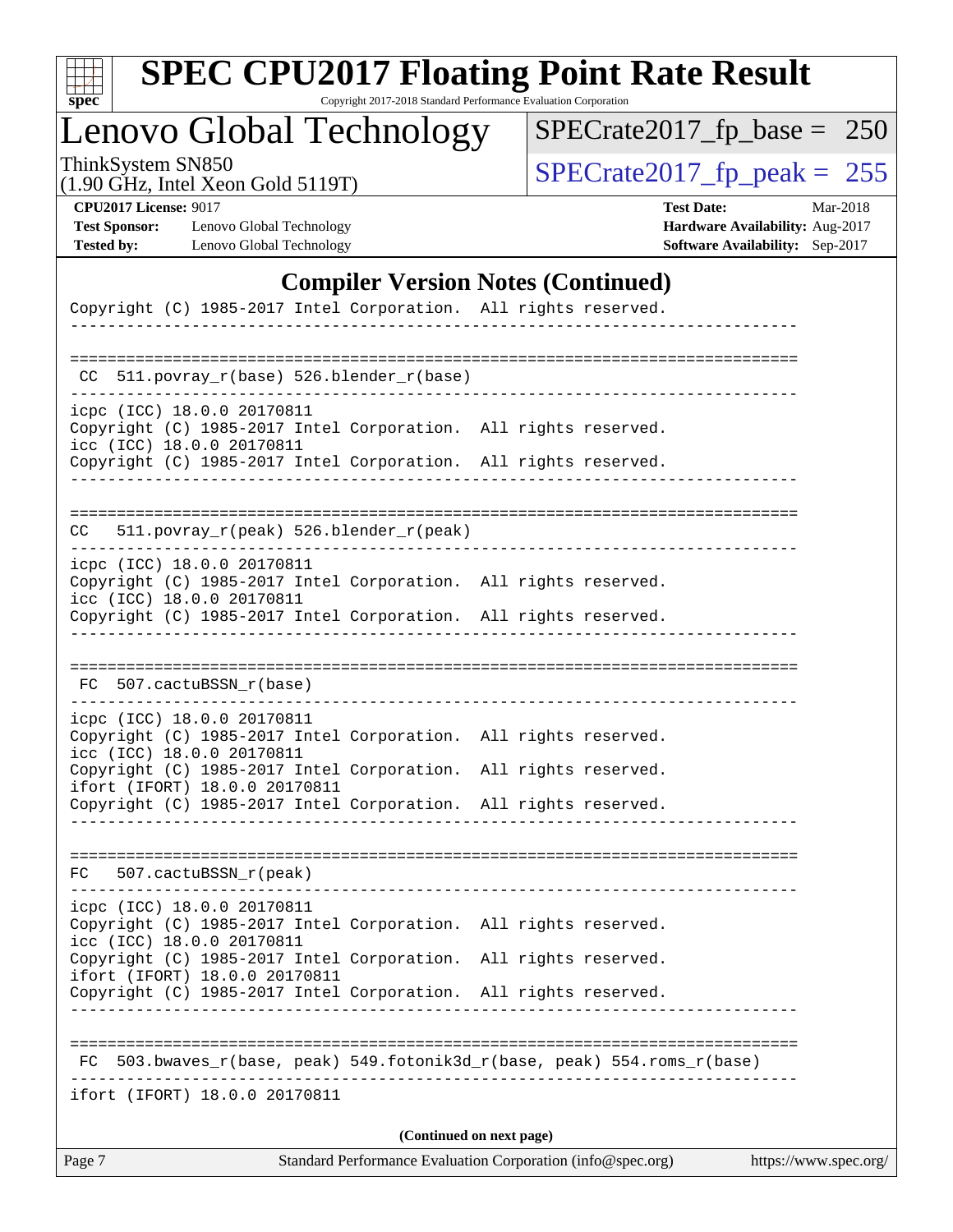| S<br>e<br>U |  |  |  |  |  |
|-------------|--|--|--|--|--|

Copyright 2017-2018 Standard Performance Evaluation Corporation

# Lenovo Global Technology

ThinkSystem SN850<br>(1.90 GHz, Intel Xeon Gold 5119T)  $\begin{array}{r} | \text{SPECrate2017\_fp\_peak} = 255 \end{array}$ 

[SPECrate2017\\_fp\\_base =](http://www.spec.org/auto/cpu2017/Docs/result-fields.html#SPECrate2017fpbase) 250

| $\frac{1}{2}$ |                                   |  |
|---------------|-----------------------------------|--|
|               | (1.90 GHz, Intel Xeon Gold 5119T) |  |

**[CPU2017 License:](http://www.spec.org/auto/cpu2017/Docs/result-fields.html#CPU2017License)** 9017 **[Test Date:](http://www.spec.org/auto/cpu2017/Docs/result-fields.html#TestDate)** Mar-2018 **[Test Sponsor:](http://www.spec.org/auto/cpu2017/Docs/result-fields.html#TestSponsor)** Lenovo Global Technology **[Hardware Availability:](http://www.spec.org/auto/cpu2017/Docs/result-fields.html#HardwareAvailability)** Aug-2017 **[Tested by:](http://www.spec.org/auto/cpu2017/Docs/result-fields.html#Testedby)** Lenovo Global Technology **[Software Availability:](http://www.spec.org/auto/cpu2017/Docs/result-fields.html#SoftwareAvailability)** Sep-2017

### **[Compiler Version Notes \(Continued\)](http://www.spec.org/auto/cpu2017/Docs/result-fields.html#CompilerVersionNotes)**

| Copyright (C) 1985-2017 Intel Corporation. All rights reserved.                                                                                                                                  |  |
|--------------------------------------------------------------------------------------------------------------------------------------------------------------------------------------------------|--|
|                                                                                                                                                                                                  |  |
| $FC$ 554. roms $r$ (peak)                                                                                                                                                                        |  |
| ifort (IFORT) 18.0.0 20170811<br>Copyright (C) 1985-2017 Intel Corporation. All rights reserved.                                                                                                 |  |
| $CC$ 521.wrf $r(base)$ 527.cam4 $r(base)$                                                                                                                                                        |  |
| ifort (IFORT) 18.0.0 20170811<br>Copyright (C) 1985-2017 Intel Corporation. All rights reserved.<br>icc (ICC) 18.0.0 20170811<br>Copyright (C) 1985-2017 Intel Corporation. All rights reserved. |  |
| $CC$ 521.wrf $r$ (peak) 527.cam4 $r$ (peak)                                                                                                                                                      |  |
| ifort (IFORT) 18.0.0 20170811<br>Copyright (C) 1985-2017 Intel Corporation. All rights reserved.<br>icc (ICC) 18.0.0 20170811<br>Copyright (C) 1985-2017 Intel Corporation. All rights reserved. |  |
|                                                                                                                                                                                                  |  |

### **[Base Compiler Invocation](http://www.spec.org/auto/cpu2017/Docs/result-fields.html#BaseCompilerInvocation)**

[C benchmarks](http://www.spec.org/auto/cpu2017/Docs/result-fields.html#Cbenchmarks): [icc](http://www.spec.org/cpu2017/results/res2018q2/cpu2017-20180511-05422.flags.html#user_CCbase_intel_icc_18.0_66fc1ee009f7361af1fbd72ca7dcefbb700085f36577c54f309893dd4ec40d12360134090235512931783d35fd58c0460139e722d5067c5574d8eaf2b3e37e92)

[C++ benchmarks:](http://www.spec.org/auto/cpu2017/Docs/result-fields.html#CXXbenchmarks) [icpc](http://www.spec.org/cpu2017/results/res2018q2/cpu2017-20180511-05422.flags.html#user_CXXbase_intel_icpc_18.0_c510b6838c7f56d33e37e94d029a35b4a7bccf4766a728ee175e80a419847e808290a9b78be685c44ab727ea267ec2f070ec5dc83b407c0218cded6866a35d07)

[Fortran benchmarks](http://www.spec.org/auto/cpu2017/Docs/result-fields.html#Fortranbenchmarks): [ifort](http://www.spec.org/cpu2017/results/res2018q2/cpu2017-20180511-05422.flags.html#user_FCbase_intel_ifort_18.0_8111460550e3ca792625aed983ce982f94888b8b503583aa7ba2b8303487b4d8a21a13e7191a45c5fd58ff318f48f9492884d4413fa793fd88dd292cad7027ca)

[Benchmarks using both Fortran and C](http://www.spec.org/auto/cpu2017/Docs/result-fields.html#BenchmarksusingbothFortranandC): [ifort](http://www.spec.org/cpu2017/results/res2018q2/cpu2017-20180511-05422.flags.html#user_CC_FCbase_intel_ifort_18.0_8111460550e3ca792625aed983ce982f94888b8b503583aa7ba2b8303487b4d8a21a13e7191a45c5fd58ff318f48f9492884d4413fa793fd88dd292cad7027ca) [icc](http://www.spec.org/cpu2017/results/res2018q2/cpu2017-20180511-05422.flags.html#user_CC_FCbase_intel_icc_18.0_66fc1ee009f7361af1fbd72ca7dcefbb700085f36577c54f309893dd4ec40d12360134090235512931783d35fd58c0460139e722d5067c5574d8eaf2b3e37e92)

[Benchmarks using both C and C++](http://www.spec.org/auto/cpu2017/Docs/result-fields.html#BenchmarksusingbothCandCXX): [icpc](http://www.spec.org/cpu2017/results/res2018q2/cpu2017-20180511-05422.flags.html#user_CC_CXXbase_intel_icpc_18.0_c510b6838c7f56d33e37e94d029a35b4a7bccf4766a728ee175e80a419847e808290a9b78be685c44ab727ea267ec2f070ec5dc83b407c0218cded6866a35d07) [icc](http://www.spec.org/cpu2017/results/res2018q2/cpu2017-20180511-05422.flags.html#user_CC_CXXbase_intel_icc_18.0_66fc1ee009f7361af1fbd72ca7dcefbb700085f36577c54f309893dd4ec40d12360134090235512931783d35fd58c0460139e722d5067c5574d8eaf2b3e37e92)

**(Continued on next page)**

Page 8 Standard Performance Evaluation Corporation [\(info@spec.org\)](mailto:info@spec.org) <https://www.spec.org/>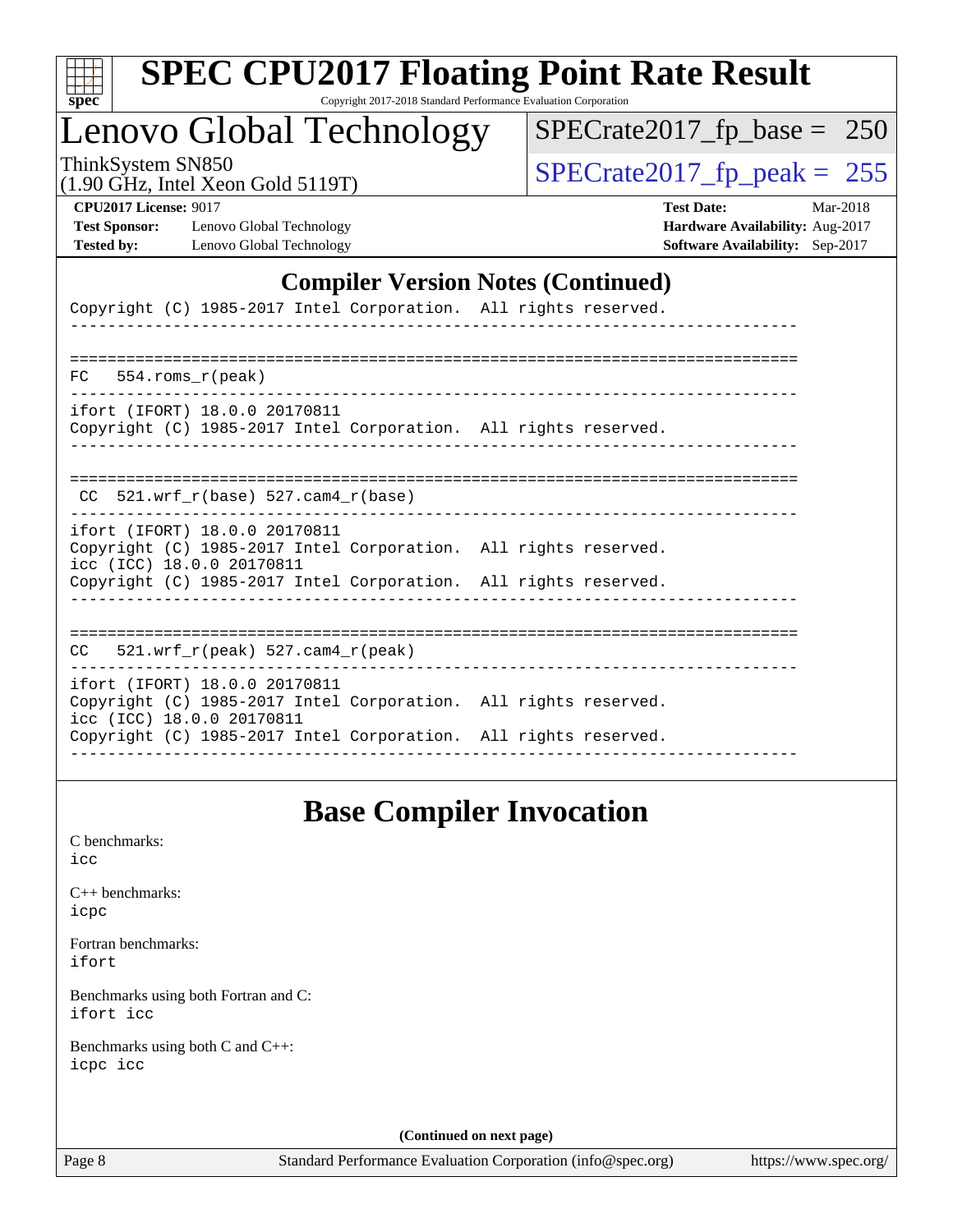

## Lenovo Global Technology

[SPECrate2017\\_fp\\_base =](http://www.spec.org/auto/cpu2017/Docs/result-fields.html#SPECrate2017fpbase) 250

(1.90 GHz, Intel Xeon Gold 5119T)

ThinkSystem SN850<br>(1.90 GHz, Intel Xeon Gold 5119T)  $\begin{array}{r} | \text{SPECrate2017\_fp\_peak} = 255 \end{array}$ 

**[CPU2017 License:](http://www.spec.org/auto/cpu2017/Docs/result-fields.html#CPU2017License)** 9017 **[Test Date:](http://www.spec.org/auto/cpu2017/Docs/result-fields.html#TestDate)** Mar-2018

**[Test Sponsor:](http://www.spec.org/auto/cpu2017/Docs/result-fields.html#TestSponsor)** Lenovo Global Technology **[Hardware Availability:](http://www.spec.org/auto/cpu2017/Docs/result-fields.html#HardwareAvailability)** Aug-2017 **[Tested by:](http://www.spec.org/auto/cpu2017/Docs/result-fields.html#Testedby)** Lenovo Global Technology **[Software Availability:](http://www.spec.org/auto/cpu2017/Docs/result-fields.html#SoftwareAvailability)** Sep-2017

## **[Base Compiler Invocation \(Continued\)](http://www.spec.org/auto/cpu2017/Docs/result-fields.html#BaseCompilerInvocation)**

[Benchmarks using Fortran, C, and C++:](http://www.spec.org/auto/cpu2017/Docs/result-fields.html#BenchmarksusingFortranCandCXX) [icpc](http://www.spec.org/cpu2017/results/res2018q2/cpu2017-20180511-05422.flags.html#user_CC_CXX_FCbase_intel_icpc_18.0_c510b6838c7f56d33e37e94d029a35b4a7bccf4766a728ee175e80a419847e808290a9b78be685c44ab727ea267ec2f070ec5dc83b407c0218cded6866a35d07) [icc](http://www.spec.org/cpu2017/results/res2018q2/cpu2017-20180511-05422.flags.html#user_CC_CXX_FCbase_intel_icc_18.0_66fc1ee009f7361af1fbd72ca7dcefbb700085f36577c54f309893dd4ec40d12360134090235512931783d35fd58c0460139e722d5067c5574d8eaf2b3e37e92) [ifort](http://www.spec.org/cpu2017/results/res2018q2/cpu2017-20180511-05422.flags.html#user_CC_CXX_FCbase_intel_ifort_18.0_8111460550e3ca792625aed983ce982f94888b8b503583aa7ba2b8303487b4d8a21a13e7191a45c5fd58ff318f48f9492884d4413fa793fd88dd292cad7027ca)

### **[Base Portability Flags](http://www.spec.org/auto/cpu2017/Docs/result-fields.html#BasePortabilityFlags)**

 503.bwaves\_r: [-DSPEC\\_LP64](http://www.spec.org/cpu2017/results/res2018q2/cpu2017-20180511-05422.flags.html#suite_basePORTABILITY503_bwaves_r_DSPEC_LP64) 507.cactuBSSN\_r: [-DSPEC\\_LP64](http://www.spec.org/cpu2017/results/res2018q2/cpu2017-20180511-05422.flags.html#suite_basePORTABILITY507_cactuBSSN_r_DSPEC_LP64) 508.namd\_r: [-DSPEC\\_LP64](http://www.spec.org/cpu2017/results/res2018q2/cpu2017-20180511-05422.flags.html#suite_basePORTABILITY508_namd_r_DSPEC_LP64) 510.parest\_r: [-DSPEC\\_LP64](http://www.spec.org/cpu2017/results/res2018q2/cpu2017-20180511-05422.flags.html#suite_basePORTABILITY510_parest_r_DSPEC_LP64) 511.povray\_r: [-DSPEC\\_LP64](http://www.spec.org/cpu2017/results/res2018q2/cpu2017-20180511-05422.flags.html#suite_basePORTABILITY511_povray_r_DSPEC_LP64) 519.lbm\_r: [-DSPEC\\_LP64](http://www.spec.org/cpu2017/results/res2018q2/cpu2017-20180511-05422.flags.html#suite_basePORTABILITY519_lbm_r_DSPEC_LP64) 521.wrf\_r: [-DSPEC\\_LP64](http://www.spec.org/cpu2017/results/res2018q2/cpu2017-20180511-05422.flags.html#suite_basePORTABILITY521_wrf_r_DSPEC_LP64) [-DSPEC\\_CASE\\_FLAG](http://www.spec.org/cpu2017/results/res2018q2/cpu2017-20180511-05422.flags.html#b521.wrf_r_baseCPORTABILITY_DSPEC_CASE_FLAG) [-convert big\\_endian](http://www.spec.org/cpu2017/results/res2018q2/cpu2017-20180511-05422.flags.html#user_baseFPORTABILITY521_wrf_r_convert_big_endian_c3194028bc08c63ac5d04de18c48ce6d347e4e562e8892b8bdbdc0214820426deb8554edfa529a3fb25a586e65a3d812c835984020483e7e73212c4d31a38223) 526.blender\_r: [-DSPEC\\_LP64](http://www.spec.org/cpu2017/results/res2018q2/cpu2017-20180511-05422.flags.html#suite_basePORTABILITY526_blender_r_DSPEC_LP64) [-DSPEC\\_LINUX](http://www.spec.org/cpu2017/results/res2018q2/cpu2017-20180511-05422.flags.html#b526.blender_r_baseCPORTABILITY_DSPEC_LINUX) [-funsigned-char](http://www.spec.org/cpu2017/results/res2018q2/cpu2017-20180511-05422.flags.html#user_baseCPORTABILITY526_blender_r_force_uchar_40c60f00ab013830e2dd6774aeded3ff59883ba5a1fc5fc14077f794d777847726e2a5858cbc7672e36e1b067e7e5c1d9a74f7176df07886a243d7cc18edfe67) 527.cam4\_r: [-DSPEC\\_LP64](http://www.spec.org/cpu2017/results/res2018q2/cpu2017-20180511-05422.flags.html#suite_basePORTABILITY527_cam4_r_DSPEC_LP64) [-DSPEC\\_CASE\\_FLAG](http://www.spec.org/cpu2017/results/res2018q2/cpu2017-20180511-05422.flags.html#b527.cam4_r_baseCPORTABILITY_DSPEC_CASE_FLAG) 538.imagick\_r: [-DSPEC\\_LP64](http://www.spec.org/cpu2017/results/res2018q2/cpu2017-20180511-05422.flags.html#suite_basePORTABILITY538_imagick_r_DSPEC_LP64) 544.nab\_r: [-DSPEC\\_LP64](http://www.spec.org/cpu2017/results/res2018q2/cpu2017-20180511-05422.flags.html#suite_basePORTABILITY544_nab_r_DSPEC_LP64) 549.fotonik3d\_r: [-DSPEC\\_LP64](http://www.spec.org/cpu2017/results/res2018q2/cpu2017-20180511-05422.flags.html#suite_basePORTABILITY549_fotonik3d_r_DSPEC_LP64) 554.roms\_r: [-DSPEC\\_LP64](http://www.spec.org/cpu2017/results/res2018q2/cpu2017-20180511-05422.flags.html#suite_basePORTABILITY554_roms_r_DSPEC_LP64)

### **[Base Optimization Flags](http://www.spec.org/auto/cpu2017/Docs/result-fields.html#BaseOptimizationFlags)**

```
C benchmarks: 
-xCORE-AVX2 -ipo -O3 -no-prec-div -qopt-prefetch -ffinite-math-only
-qopt-mem-layout-trans=3
C++ benchmarks: 
-xCORE-AVX2 -ipo -O3 -no-prec-div -qopt-prefetch -ffinite-math-only
-qopt-mem-layout-trans=3
Fortran benchmarks: 
-xCORE-AVX2 -ipo -O3 -no-prec-div -qopt-prefetch -ffinite-math-only
-qopt-mem-layout-trans=3 -nostandard-realloc-lhs -align array32byte
Benchmarks using both Fortran and C: 
-xCORE-AVX2 -ipo -O3 -no-prec-div -qopt-prefetch -ffinite-math-only
-qopt-mem-layout-trans=3 -nostandard-realloc-lhs -align array32byte
Benchmarks using both C and C++: 
-xCORE-AVX2 -ipo -O3 -no-prec-div -qopt-prefetch -ffinite-math-only
-qopt-mem-layout-trans=3
```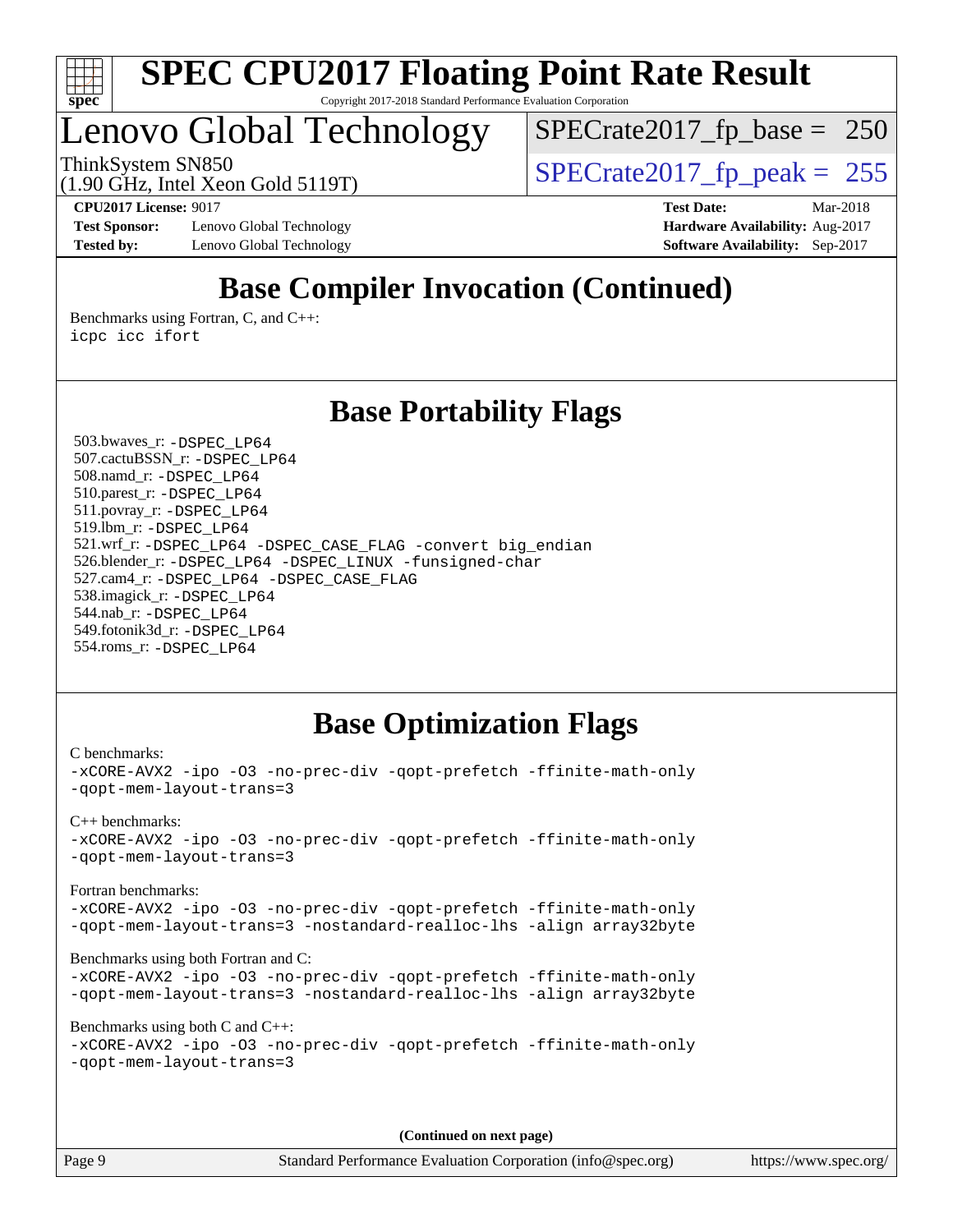

## Lenovo Global Technology

ThinkSystem SN850<br>(1.90 GHz, Intel Xeon Gold 5119T) [SPECrate2017\\_fp\\_peak =](http://www.spec.org/auto/cpu2017/Docs/result-fields.html#SPECrate2017fppeak) 255 [SPECrate2017\\_fp\\_base =](http://www.spec.org/auto/cpu2017/Docs/result-fields.html#SPECrate2017fpbase) 250

(1.90 GHz, Intel Xeon Gold 5119T)

**[Test Sponsor:](http://www.spec.org/auto/cpu2017/Docs/result-fields.html#TestSponsor)** Lenovo Global Technology **[Hardware Availability:](http://www.spec.org/auto/cpu2017/Docs/result-fields.html#HardwareAvailability)** Aug-2017 **[Tested by:](http://www.spec.org/auto/cpu2017/Docs/result-fields.html#Testedby)** Lenovo Global Technology **[Software Availability:](http://www.spec.org/auto/cpu2017/Docs/result-fields.html#SoftwareAvailability)** Sep-2017

**[CPU2017 License:](http://www.spec.org/auto/cpu2017/Docs/result-fields.html#CPU2017License)** 9017 **[Test Date:](http://www.spec.org/auto/cpu2017/Docs/result-fields.html#TestDate)** Mar-2018

## **[Base Optimization Flags \(Continued\)](http://www.spec.org/auto/cpu2017/Docs/result-fields.html#BaseOptimizationFlags)**

[Benchmarks using Fortran, C, and C++:](http://www.spec.org/auto/cpu2017/Docs/result-fields.html#BenchmarksusingFortranCandCXX)

[-xCORE-AVX2](http://www.spec.org/cpu2017/results/res2018q2/cpu2017-20180511-05422.flags.html#user_CC_CXX_FCbase_f-xCORE-AVX2) [-ipo](http://www.spec.org/cpu2017/results/res2018q2/cpu2017-20180511-05422.flags.html#user_CC_CXX_FCbase_f-ipo) [-O3](http://www.spec.org/cpu2017/results/res2018q2/cpu2017-20180511-05422.flags.html#user_CC_CXX_FCbase_f-O3) [-no-prec-div](http://www.spec.org/cpu2017/results/res2018q2/cpu2017-20180511-05422.flags.html#user_CC_CXX_FCbase_f-no-prec-div) [-qopt-prefetch](http://www.spec.org/cpu2017/results/res2018q2/cpu2017-20180511-05422.flags.html#user_CC_CXX_FCbase_f-qopt-prefetch) [-ffinite-math-only](http://www.spec.org/cpu2017/results/res2018q2/cpu2017-20180511-05422.flags.html#user_CC_CXX_FCbase_f_finite_math_only_cb91587bd2077682c4b38af759c288ed7c732db004271a9512da14a4f8007909a5f1427ecbf1a0fb78ff2a814402c6114ac565ca162485bbcae155b5e4258871) [-qopt-mem-layout-trans=3](http://www.spec.org/cpu2017/results/res2018q2/cpu2017-20180511-05422.flags.html#user_CC_CXX_FCbase_f-qopt-mem-layout-trans_de80db37974c74b1f0e20d883f0b675c88c3b01e9d123adea9b28688d64333345fb62bc4a798493513fdb68f60282f9a726aa07f478b2f7113531aecce732043) [-nostandard-realloc-lhs](http://www.spec.org/cpu2017/results/res2018q2/cpu2017-20180511-05422.flags.html#user_CC_CXX_FCbase_f_2003_std_realloc_82b4557e90729c0f113870c07e44d33d6f5a304b4f63d4c15d2d0f1fab99f5daaed73bdb9275d9ae411527f28b936061aa8b9c8f2d63842963b95c9dd6426b8a) [-align array32byte](http://www.spec.org/cpu2017/results/res2018q2/cpu2017-20180511-05422.flags.html#user_CC_CXX_FCbase_align_array32byte_b982fe038af199962ba9a80c053b8342c548c85b40b8e86eb3cc33dee0d7986a4af373ac2d51c3f7cf710a18d62fdce2948f201cd044323541f22fc0fffc51b6)

## **[Base Other Flags](http://www.spec.org/auto/cpu2017/Docs/result-fields.html#BaseOtherFlags)**

- [C benchmarks](http://www.spec.org/auto/cpu2017/Docs/result-fields.html#Cbenchmarks):  $-m64 - std= c11$  $-m64 - std= c11$
- [C++ benchmarks:](http://www.spec.org/auto/cpu2017/Docs/result-fields.html#CXXbenchmarks) [-m64](http://www.spec.org/cpu2017/results/res2018q2/cpu2017-20180511-05422.flags.html#user_CXXbase_intel_intel64_18.0_af43caccfc8ded86e7699f2159af6efc7655f51387b94da716254467f3c01020a5059329e2569e4053f409e7c9202a7efc638f7a6d1ffb3f52dea4a3e31d82ab)
- [Fortran benchmarks](http://www.spec.org/auto/cpu2017/Docs/result-fields.html#Fortranbenchmarks): [-m64](http://www.spec.org/cpu2017/results/res2018q2/cpu2017-20180511-05422.flags.html#user_FCbase_intel_intel64_18.0_af43caccfc8ded86e7699f2159af6efc7655f51387b94da716254467f3c01020a5059329e2569e4053f409e7c9202a7efc638f7a6d1ffb3f52dea4a3e31d82ab)

[Benchmarks using both Fortran and C](http://www.spec.org/auto/cpu2017/Docs/result-fields.html#BenchmarksusingbothFortranandC):  $-m64 - std= c11$  $-m64 - std= c11$ 

[Benchmarks using both C and C++](http://www.spec.org/auto/cpu2017/Docs/result-fields.html#BenchmarksusingbothCandCXX):  $-m64 - std= c11$  $-m64 - std= c11$ 

[Benchmarks using Fortran, C, and C++:](http://www.spec.org/auto/cpu2017/Docs/result-fields.html#BenchmarksusingFortranCandCXX)  $-m64 - std= c11$  $-m64 - std= c11$ 

### **[Peak Compiler Invocation](http://www.spec.org/auto/cpu2017/Docs/result-fields.html#PeakCompilerInvocation)**

[C benchmarks](http://www.spec.org/auto/cpu2017/Docs/result-fields.html#Cbenchmarks): [icc](http://www.spec.org/cpu2017/results/res2018q2/cpu2017-20180511-05422.flags.html#user_CCpeak_intel_icc_18.0_66fc1ee009f7361af1fbd72ca7dcefbb700085f36577c54f309893dd4ec40d12360134090235512931783d35fd58c0460139e722d5067c5574d8eaf2b3e37e92)

[C++ benchmarks:](http://www.spec.org/auto/cpu2017/Docs/result-fields.html#CXXbenchmarks) [icpc](http://www.spec.org/cpu2017/results/res2018q2/cpu2017-20180511-05422.flags.html#user_CXXpeak_intel_icpc_18.0_c510b6838c7f56d33e37e94d029a35b4a7bccf4766a728ee175e80a419847e808290a9b78be685c44ab727ea267ec2f070ec5dc83b407c0218cded6866a35d07)

[Fortran benchmarks](http://www.spec.org/auto/cpu2017/Docs/result-fields.html#Fortranbenchmarks): [ifort](http://www.spec.org/cpu2017/results/res2018q2/cpu2017-20180511-05422.flags.html#user_FCpeak_intel_ifort_18.0_8111460550e3ca792625aed983ce982f94888b8b503583aa7ba2b8303487b4d8a21a13e7191a45c5fd58ff318f48f9492884d4413fa793fd88dd292cad7027ca)

[Benchmarks using both Fortran and C](http://www.spec.org/auto/cpu2017/Docs/result-fields.html#BenchmarksusingbothFortranandC): [ifort](http://www.spec.org/cpu2017/results/res2018q2/cpu2017-20180511-05422.flags.html#user_CC_FCpeak_intel_ifort_18.0_8111460550e3ca792625aed983ce982f94888b8b503583aa7ba2b8303487b4d8a21a13e7191a45c5fd58ff318f48f9492884d4413fa793fd88dd292cad7027ca) [icc](http://www.spec.org/cpu2017/results/res2018q2/cpu2017-20180511-05422.flags.html#user_CC_FCpeak_intel_icc_18.0_66fc1ee009f7361af1fbd72ca7dcefbb700085f36577c54f309893dd4ec40d12360134090235512931783d35fd58c0460139e722d5067c5574d8eaf2b3e37e92)

[Benchmarks using both C and C++](http://www.spec.org/auto/cpu2017/Docs/result-fields.html#BenchmarksusingbothCandCXX): [icpc](http://www.spec.org/cpu2017/results/res2018q2/cpu2017-20180511-05422.flags.html#user_CC_CXXpeak_intel_icpc_18.0_c510b6838c7f56d33e37e94d029a35b4a7bccf4766a728ee175e80a419847e808290a9b78be685c44ab727ea267ec2f070ec5dc83b407c0218cded6866a35d07) [icc](http://www.spec.org/cpu2017/results/res2018q2/cpu2017-20180511-05422.flags.html#user_CC_CXXpeak_intel_icc_18.0_66fc1ee009f7361af1fbd72ca7dcefbb700085f36577c54f309893dd4ec40d12360134090235512931783d35fd58c0460139e722d5067c5574d8eaf2b3e37e92)

**(Continued on next page)**

Page 10 Standard Performance Evaluation Corporation [\(info@spec.org\)](mailto:info@spec.org) <https://www.spec.org/>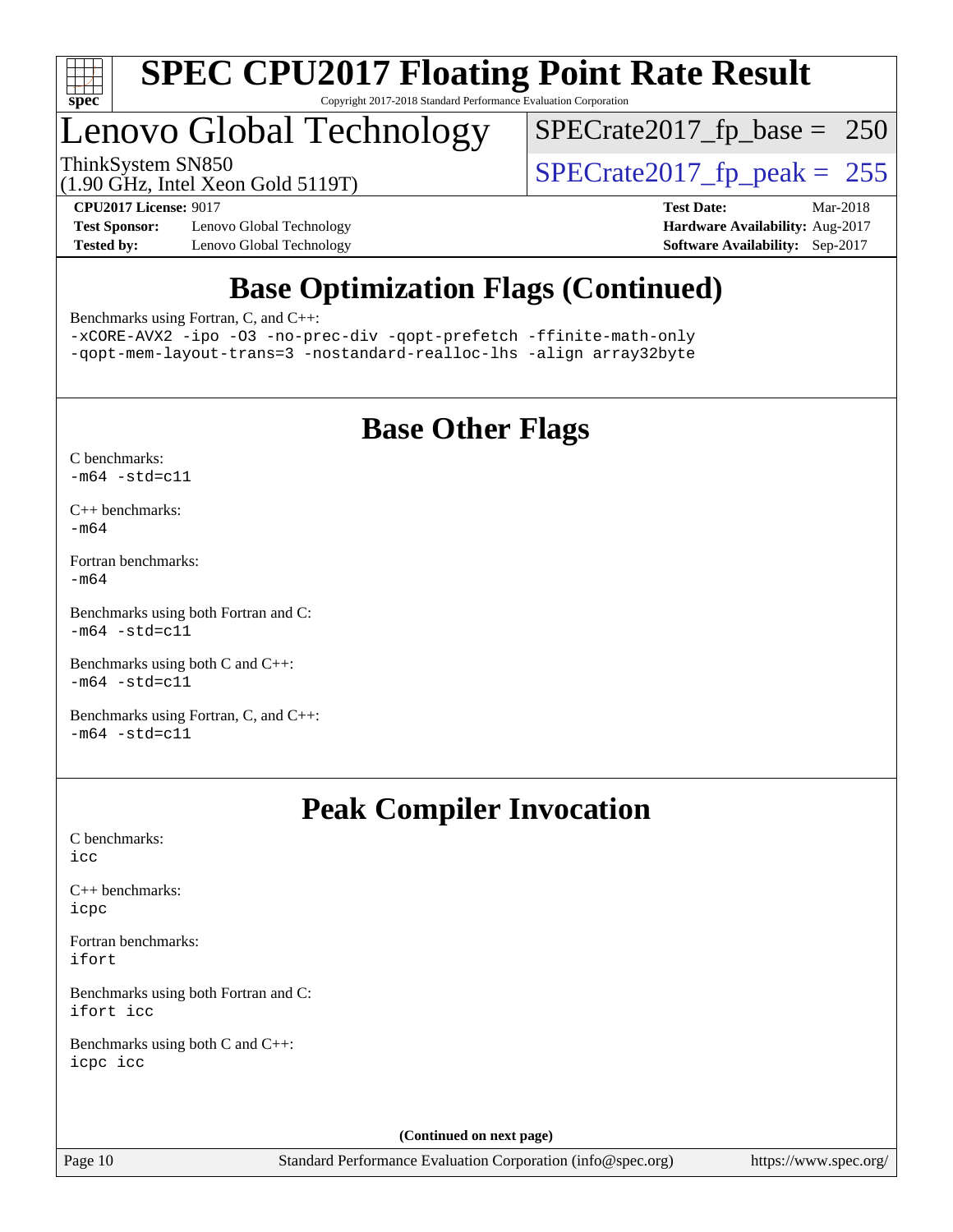

## Lenovo Global Technology

[SPECrate2017\\_fp\\_base =](http://www.spec.org/auto/cpu2017/Docs/result-fields.html#SPECrate2017fpbase) 250

(1.90 GHz, Intel Xeon Gold 5119T)

ThinkSystem SN850<br>(1.90 GHz, Intel Xeon Gold 5119T)  $\begin{array}{r} | \text{SPECrate2017\_fp\_peak} = 255 \end{array}$ 

**[Test Sponsor:](http://www.spec.org/auto/cpu2017/Docs/result-fields.html#TestSponsor)** Lenovo Global Technology **[Hardware Availability:](http://www.spec.org/auto/cpu2017/Docs/result-fields.html#HardwareAvailability)** Aug-2017 **[Tested by:](http://www.spec.org/auto/cpu2017/Docs/result-fields.html#Testedby)** Lenovo Global Technology **[Software Availability:](http://www.spec.org/auto/cpu2017/Docs/result-fields.html#SoftwareAvailability)** Sep-2017

**[CPU2017 License:](http://www.spec.org/auto/cpu2017/Docs/result-fields.html#CPU2017License)** 9017 **[Test Date:](http://www.spec.org/auto/cpu2017/Docs/result-fields.html#TestDate)** Mar-2018

## **[Peak Compiler Invocation \(Continued\)](http://www.spec.org/auto/cpu2017/Docs/result-fields.html#PeakCompilerInvocation)**

[Benchmarks using Fortran, C, and C++:](http://www.spec.org/auto/cpu2017/Docs/result-fields.html#BenchmarksusingFortranCandCXX) [icpc](http://www.spec.org/cpu2017/results/res2018q2/cpu2017-20180511-05422.flags.html#user_CC_CXX_FCpeak_intel_icpc_18.0_c510b6838c7f56d33e37e94d029a35b4a7bccf4766a728ee175e80a419847e808290a9b78be685c44ab727ea267ec2f070ec5dc83b407c0218cded6866a35d07) [icc](http://www.spec.org/cpu2017/results/res2018q2/cpu2017-20180511-05422.flags.html#user_CC_CXX_FCpeak_intel_icc_18.0_66fc1ee009f7361af1fbd72ca7dcefbb700085f36577c54f309893dd4ec40d12360134090235512931783d35fd58c0460139e722d5067c5574d8eaf2b3e37e92) [ifort](http://www.spec.org/cpu2017/results/res2018q2/cpu2017-20180511-05422.flags.html#user_CC_CXX_FCpeak_intel_ifort_18.0_8111460550e3ca792625aed983ce982f94888b8b503583aa7ba2b8303487b4d8a21a13e7191a45c5fd58ff318f48f9492884d4413fa793fd88dd292cad7027ca)

### **[Peak Portability Flags](http://www.spec.org/auto/cpu2017/Docs/result-fields.html#PeakPortabilityFlags)**

Same as Base Portability Flags

### **[Peak Optimization Flags](http://www.spec.org/auto/cpu2017/Docs/result-fields.html#PeakOptimizationFlags)**

[C benchmarks](http://www.spec.org/auto/cpu2017/Docs/result-fields.html#Cbenchmarks):

```
 519.lbm_r: -prof-gen(pass 1) -prof-use(pass 2) -ipo -xCORE-AVX2 -O3
-no-prec-div -qopt-prefetch -ffinite-math-only
-qopt-mem-layout-trans=3
```
 538.imagick\_r: [-xCORE-AVX2](http://www.spec.org/cpu2017/results/res2018q2/cpu2017-20180511-05422.flags.html#user_peakCOPTIMIZE538_imagick_r_f-xCORE-AVX2) [-ipo](http://www.spec.org/cpu2017/results/res2018q2/cpu2017-20180511-05422.flags.html#user_peakCOPTIMIZE538_imagick_r_f-ipo) [-O3](http://www.spec.org/cpu2017/results/res2018q2/cpu2017-20180511-05422.flags.html#user_peakCOPTIMIZE538_imagick_r_f-O3) [-no-prec-div](http://www.spec.org/cpu2017/results/res2018q2/cpu2017-20180511-05422.flags.html#user_peakCOPTIMIZE538_imagick_r_f-no-prec-div) [-qopt-prefetch](http://www.spec.org/cpu2017/results/res2018q2/cpu2017-20180511-05422.flags.html#user_peakCOPTIMIZE538_imagick_r_f-qopt-prefetch) [-ffinite-math-only](http://www.spec.org/cpu2017/results/res2018q2/cpu2017-20180511-05422.flags.html#user_peakCOPTIMIZE538_imagick_r_f_finite_math_only_cb91587bd2077682c4b38af759c288ed7c732db004271a9512da14a4f8007909a5f1427ecbf1a0fb78ff2a814402c6114ac565ca162485bbcae155b5e4258871) [-qopt-mem-layout-trans=3](http://www.spec.org/cpu2017/results/res2018q2/cpu2017-20180511-05422.flags.html#user_peakCOPTIMIZE538_imagick_r_f-qopt-mem-layout-trans_de80db37974c74b1f0e20d883f0b675c88c3b01e9d123adea9b28688d64333345fb62bc4a798493513fdb68f60282f9a726aa07f478b2f7113531aecce732043)

544.nab\_r: Same as 519.lbm\_r

[C++ benchmarks:](http://www.spec.org/auto/cpu2017/Docs/result-fields.html#CXXbenchmarks)

```
-prof-gen(pass 1) -prof-use(pass 2) -ipo -xCORE-AVX2 -O3
-no-prec-div -qopt-prefetch -ffinite-math-only
-qopt-mem-layout-trans=3
```
[Fortran benchmarks](http://www.spec.org/auto/cpu2017/Docs/result-fields.html#Fortranbenchmarks):

```
 503.bwaves_r: -xCORE-AVX2 -ipo -O3 -no-prec-div -qopt-prefetch
-ffinite-math-only -qopt-mem-layout-trans=3
-nostandard-realloc-lhs -align array32byte
```
549.fotonik3d\_r: Same as 503.bwaves\_r

```
 554.roms_r: -prof-gen(pass 1) -prof-use(pass 2) -ipo -xCORE-AVX2 -O3
-no-prec-div -qopt-prefetch -ffinite-math-only
-qopt-mem-layout-trans=3 -nostandard-realloc-lhs
-align array32byte
```

```
Benchmarks using both Fortran and C: 
-prof-gen(pass 1) -prof-use(pass 2) -ipo -xCORE-AVX2 -O3
-no-prec-div -qopt-prefetch -ffinite-math-only
-qopt-mem-layout-trans=3 -nostandard-realloc-lhs -align array32byte
```
**(Continued on next page)**

| Page 11 | Standard Performance Evaluation Corporation (info@spec.org) | https://www.spec.org/ |
|---------|-------------------------------------------------------------|-----------------------|
|---------|-------------------------------------------------------------|-----------------------|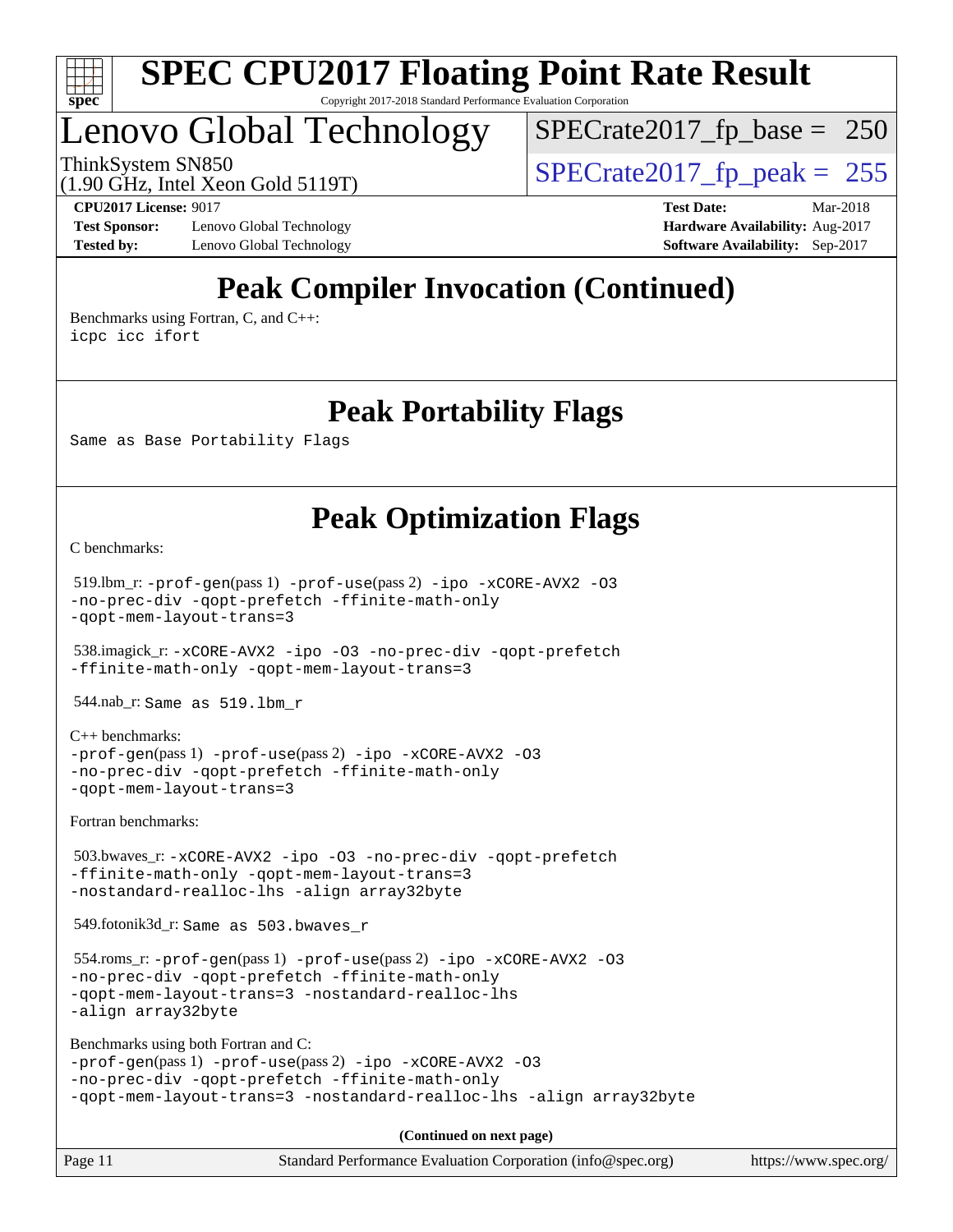

## Lenovo Global Technology

[SPECrate2017\\_fp\\_base =](http://www.spec.org/auto/cpu2017/Docs/result-fields.html#SPECrate2017fpbase) 250

(1.90 GHz, Intel Xeon Gold 5119T)

ThinkSystem SN850<br>(1.90 GHz, Intel Xeon Gold 5119T)  $\begin{array}{r} | \text{SPECrate2017\_fp\_peak} = 255 \end{array}$ 

**[Test Sponsor:](http://www.spec.org/auto/cpu2017/Docs/result-fields.html#TestSponsor)** Lenovo Global Technology **[Hardware Availability:](http://www.spec.org/auto/cpu2017/Docs/result-fields.html#HardwareAvailability)** Aug-2017 **[Tested by:](http://www.spec.org/auto/cpu2017/Docs/result-fields.html#Testedby)** Lenovo Global Technology **[Software Availability:](http://www.spec.org/auto/cpu2017/Docs/result-fields.html#SoftwareAvailability)** Sep-2017

**[CPU2017 License:](http://www.spec.org/auto/cpu2017/Docs/result-fields.html#CPU2017License)** 9017 **[Test Date:](http://www.spec.org/auto/cpu2017/Docs/result-fields.html#TestDate)** Mar-2018

## **[Peak Optimization Flags \(Continued\)](http://www.spec.org/auto/cpu2017/Docs/result-fields.html#PeakOptimizationFlags)**

[Benchmarks using both C and C++](http://www.spec.org/auto/cpu2017/Docs/result-fields.html#BenchmarksusingbothCandCXX): [-prof-gen](http://www.spec.org/cpu2017/results/res2018q2/cpu2017-20180511-05422.flags.html#user_CC_CXXpeak_prof_gen_5aa4926d6013ddb2a31985c654b3eb18169fc0c6952a63635c234f711e6e63dd76e94ad52365559451ec499a2cdb89e4dc58ba4c67ef54ca681ffbe1461d6b36)(pass 1) [-prof-use](http://www.spec.org/cpu2017/results/res2018q2/cpu2017-20180511-05422.flags.html#user_CC_CXXpeak_prof_use_1a21ceae95f36a2b53c25747139a6c16ca95bd9def2a207b4f0849963b97e94f5260e30a0c64f4bb623698870e679ca08317ef8150905d41bd88c6f78df73f19)(pass 2) [-ipo](http://www.spec.org/cpu2017/results/res2018q2/cpu2017-20180511-05422.flags.html#user_CC_CXXpeak_f-ipo) [-xCORE-AVX2](http://www.spec.org/cpu2017/results/res2018q2/cpu2017-20180511-05422.flags.html#user_CC_CXXpeak_f-xCORE-AVX2) [-O3](http://www.spec.org/cpu2017/results/res2018q2/cpu2017-20180511-05422.flags.html#user_CC_CXXpeak_f-O3) [-no-prec-div](http://www.spec.org/cpu2017/results/res2018q2/cpu2017-20180511-05422.flags.html#user_CC_CXXpeak_f-no-prec-div) [-qopt-prefetch](http://www.spec.org/cpu2017/results/res2018q2/cpu2017-20180511-05422.flags.html#user_CC_CXXpeak_f-qopt-prefetch) [-ffinite-math-only](http://www.spec.org/cpu2017/results/res2018q2/cpu2017-20180511-05422.flags.html#user_CC_CXXpeak_f_finite_math_only_cb91587bd2077682c4b38af759c288ed7c732db004271a9512da14a4f8007909a5f1427ecbf1a0fb78ff2a814402c6114ac565ca162485bbcae155b5e4258871) [-qopt-mem-layout-trans=3](http://www.spec.org/cpu2017/results/res2018q2/cpu2017-20180511-05422.flags.html#user_CC_CXXpeak_f-qopt-mem-layout-trans_de80db37974c74b1f0e20d883f0b675c88c3b01e9d123adea9b28688d64333345fb62bc4a798493513fdb68f60282f9a726aa07f478b2f7113531aecce732043)

[Benchmarks using Fortran, C, and C++:](http://www.spec.org/auto/cpu2017/Docs/result-fields.html#BenchmarksusingFortranCandCXX)

```
-prof-gen(pass 1) -prof-use(pass 2) -ipo -xCORE-AVX2 -O3
-no-prec-div -qopt-prefetch -ffinite-math-only
-qopt-mem-layout-trans=3 -nostandard-realloc-lhs -align array32byte
```
### **[Peak Other Flags](http://www.spec.org/auto/cpu2017/Docs/result-fields.html#PeakOtherFlags)**

[C benchmarks](http://www.spec.org/auto/cpu2017/Docs/result-fields.html#Cbenchmarks):  $-m64 - std = c11$  $-m64 - std = c11$ 

[C++ benchmarks:](http://www.spec.org/auto/cpu2017/Docs/result-fields.html#CXXbenchmarks) [-m64](http://www.spec.org/cpu2017/results/res2018q2/cpu2017-20180511-05422.flags.html#user_CXXpeak_intel_intel64_18.0_af43caccfc8ded86e7699f2159af6efc7655f51387b94da716254467f3c01020a5059329e2569e4053f409e7c9202a7efc638f7a6d1ffb3f52dea4a3e31d82ab)

[Fortran benchmarks](http://www.spec.org/auto/cpu2017/Docs/result-fields.html#Fortranbenchmarks):  $-m64$ 

[Benchmarks using both Fortran and C](http://www.spec.org/auto/cpu2017/Docs/result-fields.html#BenchmarksusingbothFortranandC):  $-m64 - std = c11$  $-m64 - std = c11$ 

[Benchmarks using both C and C++](http://www.spec.org/auto/cpu2017/Docs/result-fields.html#BenchmarksusingbothCandCXX):  $-m64 - std = c11$  $-m64 - std = c11$ 

[Benchmarks using Fortran, C, and C++:](http://www.spec.org/auto/cpu2017/Docs/result-fields.html#BenchmarksusingFortranCandCXX)  $-m64 - std = c11$  $-m64 - std = c11$ 

The flags files that were used to format this result can be browsed at

<http://www.spec.org/cpu2017/flags/Intel-ic18.0-official-linux64.html> <http://www.spec.org/cpu2017/flags/Lenovo-Platform-SPECcpu2017-Flags-V1.2-SKL-C.html>

You can also download the XML flags sources by saving the following links: <http://www.spec.org/cpu2017/flags/Intel-ic18.0-official-linux64.xml> <http://www.spec.org/cpu2017/flags/Lenovo-Platform-SPECcpu2017-Flags-V1.2-SKL-C.xml>